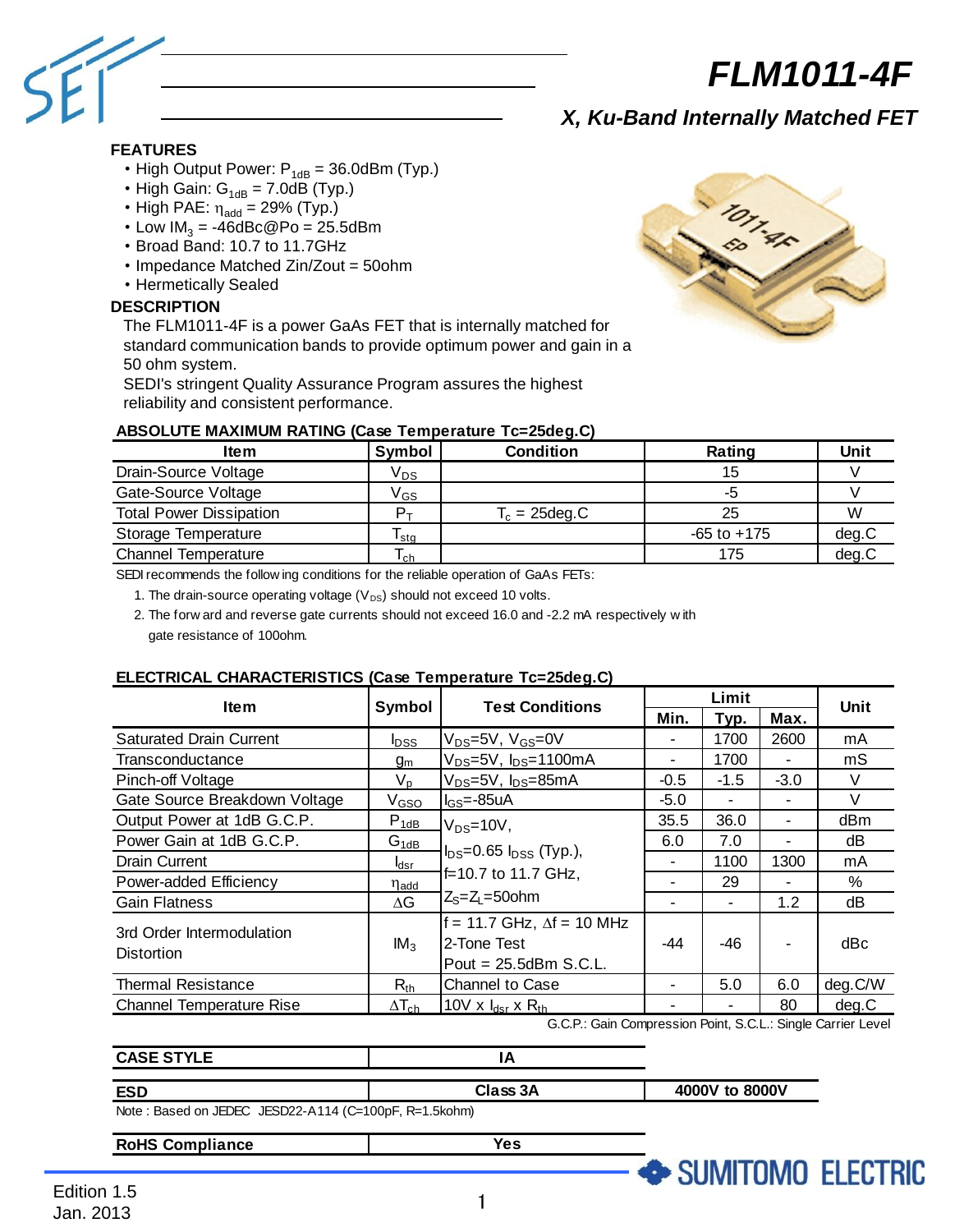*X, Ku-Band Internally Matched FET*



# **POWER DERATING CURVE**

**OUTPUT POWER vs. FREQUENCY**



# **OUTPUT POWER & IM<sup>3</sup> vs. INPUT POWER**



## **OUTPUT POWER vs. INPUT POWER**



SUMITOMO ELECTRIC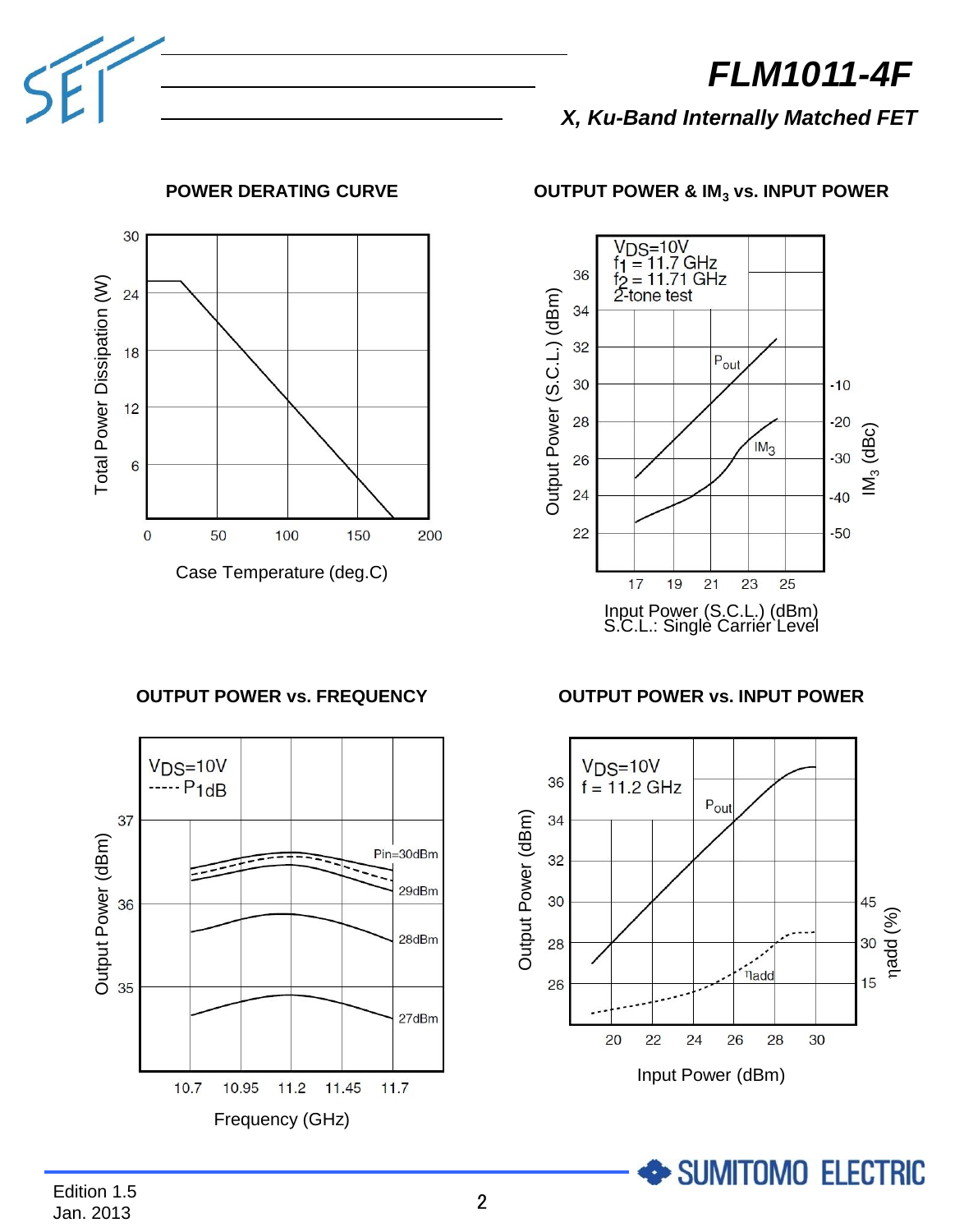

SUMITOMO ELECTRIC

*X, Ku-Band Internally Matched FET*



## **S-PARAMETERS**  $V_{DS}$  = 10V,  $I_{DS}$  = 1100mA

| FREQUENCY | S <sub>11</sub> |            | S <sub>21</sub> |            | S <sub>12</sub> |          | S <sub>22</sub> |       |
|-----------|-----------------|------------|-----------------|------------|-----------------|----------|-----------------|-------|
| (MHz)     | MAG             | <b>ANG</b> | MAG             | <b>ANG</b> | MAG             | ANG      | MAG             | ANG   |
| 10500     | 0.666           | 55.1       | 2.512           | $-107.2$   | 0.044           | $-99.7$  | 0.523           | 170.5 |
| 10600     | 0.637           | 46.8       | 2.515           | $-116.8$   | 0.047           | $-111.7$ | 0.517           | 158.3 |
| 10700     | 0.601           | 37.9       | 2.523           | $-126.9$   | 0.051           | $-123.6$ | 0.519           | 146.4 |
| 10800     | 0.561           | 28.5       | 2.532           | $-137.1$   | 0.054           | $-136.9$ | 0.523           | 135.4 |
| 10900     | 0.514           | 19.2       | 2.544           | $-147.1$   | 0.059           | $-149.1$ | 0.533           | 125.4 |
| 11000     | 0.463           | 8.9        | 2.553           | -157.3     | 0.059           | $-161.3$ | 0.544           | 116.2 |
| 11100     | 0.406           | $-2.4$     | 2.562           | -167.9     | 0.063           | $-172.7$ | 0.548           | 108.1 |
| 11200     | 0.345           | $-15.5$    | 2.570           | -178.3     | 0.069           | 175.9    | 0.553           | 100.4 |
| 11300     | 0.281           | $-31.3$    | 2.576           | 170.8      | 0.071           | 164.8    | 0.552           | 93.2  |
| 11400     | 0.217           | $-51.9$    | 2.576           | 159.8      | 0.075           | 152.3    | 0.544           | 85.7  |
| 11500     | 0.167           | $-82.6$    | 2.570           | 148.5      | 0.082           | 140.7    | 0.528           | 78.2  |
| 11600     | 0.154           | -126.2     | 2.562           | 137.1      | 0.084           | 129.7    | 0.506           | 70.2  |
| 11700     | 0.195           | $-165.7$   | 2.547           | 125.1      | 0.087           | 117.1    | 0.473           | 61.1  |
| 11800     | 0.265           | 166.8      | 2.526           | 112.7      | 0.090           | 104.3    | 0.431           | 51.2  |
| 11900     | 0.343           | 147.1      | 2.518           | 100.3      | 0.090           | 91.7     | 0.384           | 40.4  |

SE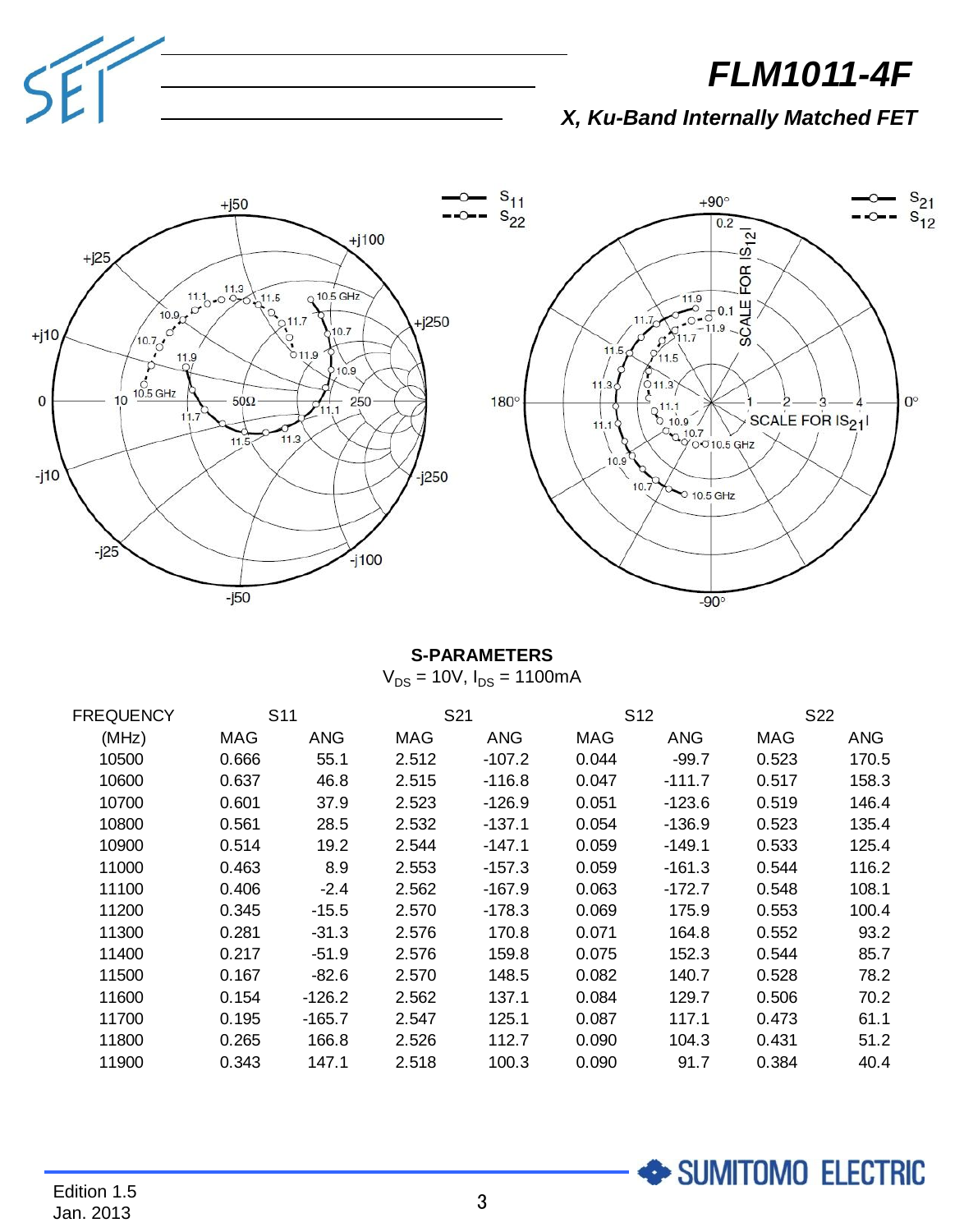

*X, Ku-Band Internally Matched FET*

■ **Package Outline Case Style : IA**



4 : Source

Unit : mm

SUMITOMO ELECTRIC